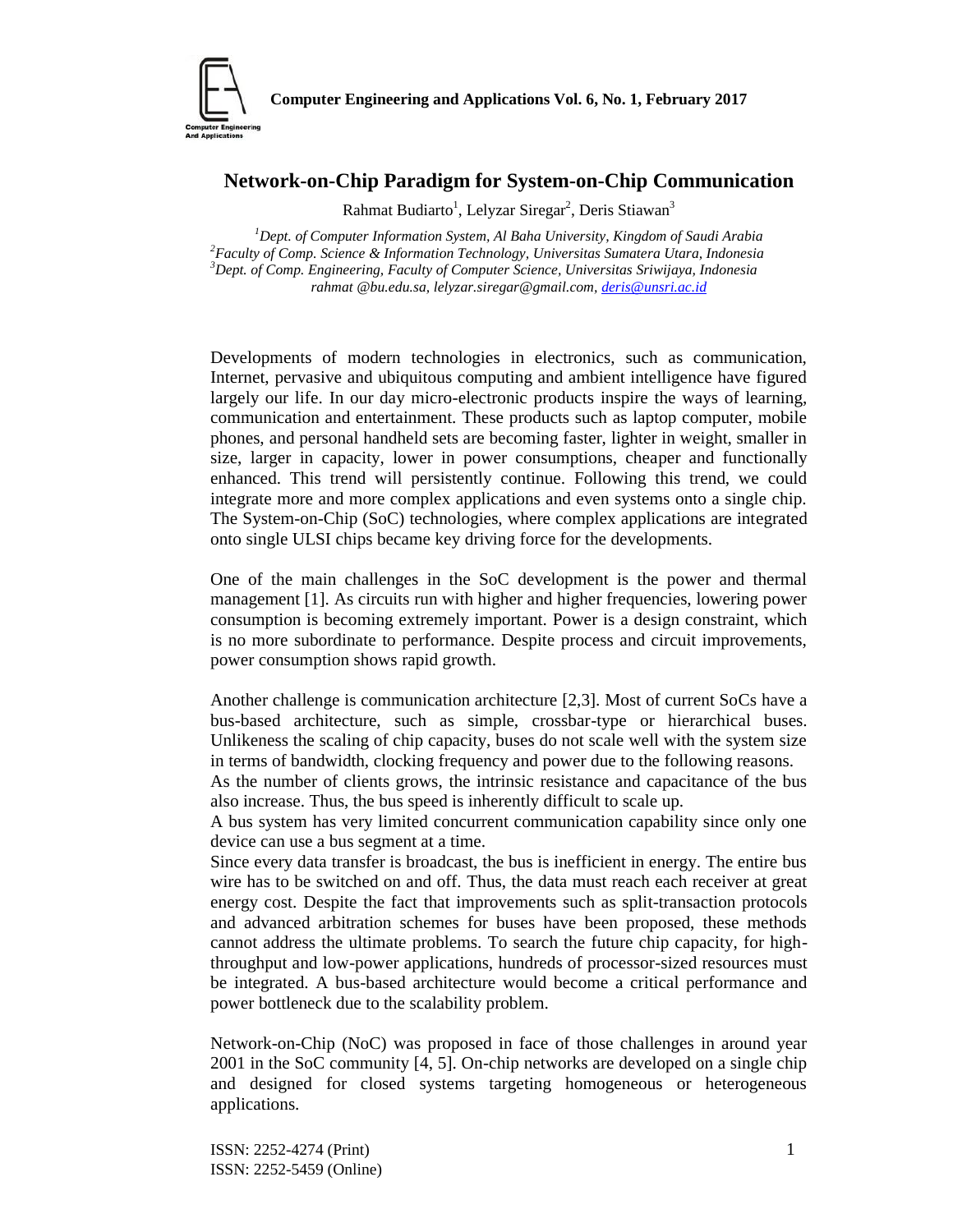

With the steady advance in electronic downsizing we have reached a point in which we are incapable of increasing processor performance in traditional ways: in one hand, all significant microarchitectural improvements are already in place and, in the other hand, clock frequency has reached the limits imposed by the power and dissipation capabilities of current technology. For this reason, the microprocessor community has been forced to move towards multicore architectures with increasingly high number of processing cores. As the number of cores increases, established on-chip communication infrastructures (buses) start to become a performance bottleneck because a centralised, shared medium results on increases of power consumption and transmission latency as well as in decreases of per-core available bandwidth. For this reason, decentralised infrastructures (networks on chip) are gaining importance and will be essential once a critical number of cores is reached. Many projects attempted to investigate such infrastructures in a holistic manner: covering several areas of opportunity (network topology, router microarchitecture, interfaces) and considering different numbers of merit (power, performance, area, fault tolerance)

As Networks-on-chip (NOCs) are becoming the de facto communication fabric to connect cores and cache banks in chip multiprocessors (CMPs), routing algorithms, as one of the key components that influence NOC latency, are the subject of extensive research. Static routing algorithms consume low cost but unlike adaptive routing algorithms, do not perform well under non-uniform or bursty traffic. Adaptive routing algorithms estimate congestion levels of output ports to avoid routing traffic over congested ports. As global adaptive routing algorithms are not restricted to local information for congestion estimation, they are the prime candidates for balancing traffic in NOCs.

Trough computing beyond a million processors, bio-inspired massively parallel architectures have been considered to provide more adaptability to support heterogeneous applications [6]. There are challenges in this research area, from understanding brain function at the highest level, through automatic mapping of neural models onto a highly distributed computation platform down to architecture optimization and run-time fault and energy management.

To eliminate the delay of routing from the critical path of a router, researchers proposed look-ahead routing, where routing decisions are performed one hop in advance. The delay of the routing being off the critical path, so researchers proposed dynamic routing methods, which are more complex, for better distribution of traffic in the network.

The current and almost certainly the next generation of multiprocessor hardware relies on wired connectivity between many core processors in a hierarchy of cores, chips, boards and racks. At the present time, interconnect between all the components is achieved using high speed serial or bus connections. Performance requirements of NoC infrastructures in future technology nodes cannot be met by relying only on material innovation with traditional scaling. The continuing demand for low-power and high-speed interconnects with technology scaling obliges looking beyond the conventional planar metal/dielectric-based interconnect infrastructures.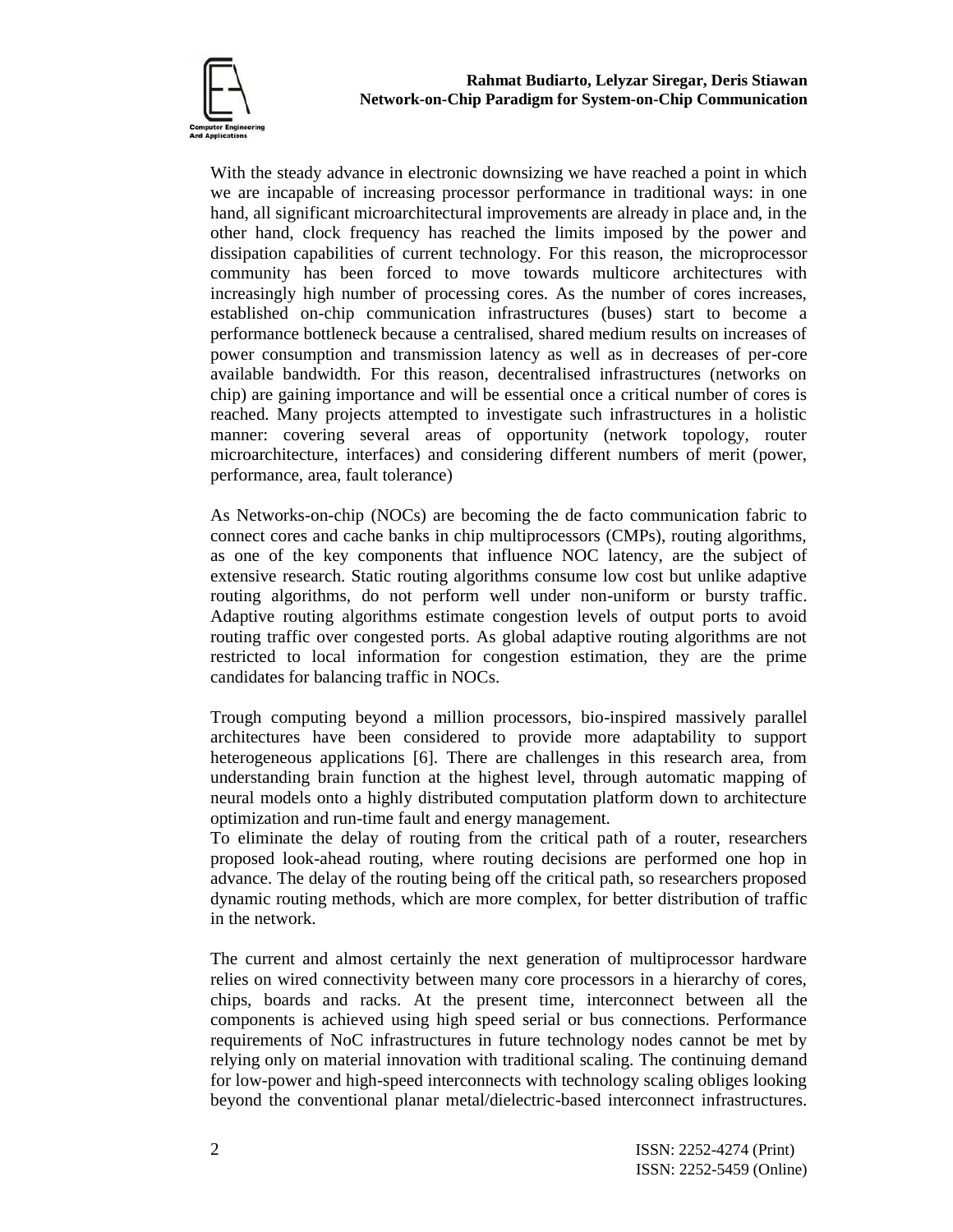

## **Computer Engineering and Applications Vol. 6, No. 1, February 2017**

Among different possible alternatives, the on-chip wireless communication network is envisioned as a revolutionary methodology, capable of bringing significant performance gains for multicore SoCs. Wireless NoCs can be designed by using miniaturized on-chip antennas as an enabling technology.

We agree there are many configurations where wireless communications will be either faster as well as lower in energy usage than the existing wired connections. Undoubtedly there will also be lots of situations where wired connectivity should be preferred to wireless due to higher concurrent channel utilization, noise resistance and lower latency.

In conclusion, Network-on-Chip paradigm on System-on-Chip emphasises the communication protocols that consider adaptiveness to accommodate changes in the network traffic due to the heterogeneous applications and at the same time optimize network throughput, minimize latency and efficiency in power usage. Bio-inspired routing architectures are the best potential solutions due to their nature in adapting any extreme environment changes.

## **REFERENCES**

- [1] V. Raghunathan, M. B. Srivastava, and R. K. Gupta. A survey of techniques for energy efficient on-chip communication. *Proceedings of Design Automation Conference*, June 2003.
- [2] T. Claasen. An industry perspective on current and future state-of-the-art in system-on-chip (SoC) technology. *Proceedings of the IEEE*, June 2006, vol. 94, no. 6, pp.1121–1137.
- [3] L. Benini and G. D. Micheli. Networks on chips: A new SoC paradigm. IEEE Computer, January 2002, vol. 35 no. 1, pp. 70–78.
- [4] W. J. Dally and B. Towles. Route packets, not wires: On-chip interconnection networks. Proceedings of the 38<sup>th</sup> Design Automation Conference, 2001.
- [5] P. Guerrier and A. Greiner. A generic architecture for on-chip packet switched interconnections. In Proceedings of the Design, Automation and Test in Europe Conference, March 2000, pp. 250–256.
- [6] M.A.J. Sethi, F.A. Hussin, N.H. Hamid. Bio-inspired NoC fault tolerant techniques using guaranteed throughput and best effort services, The VLSI Integration Journal, 54 (2016) pp. 65–96.